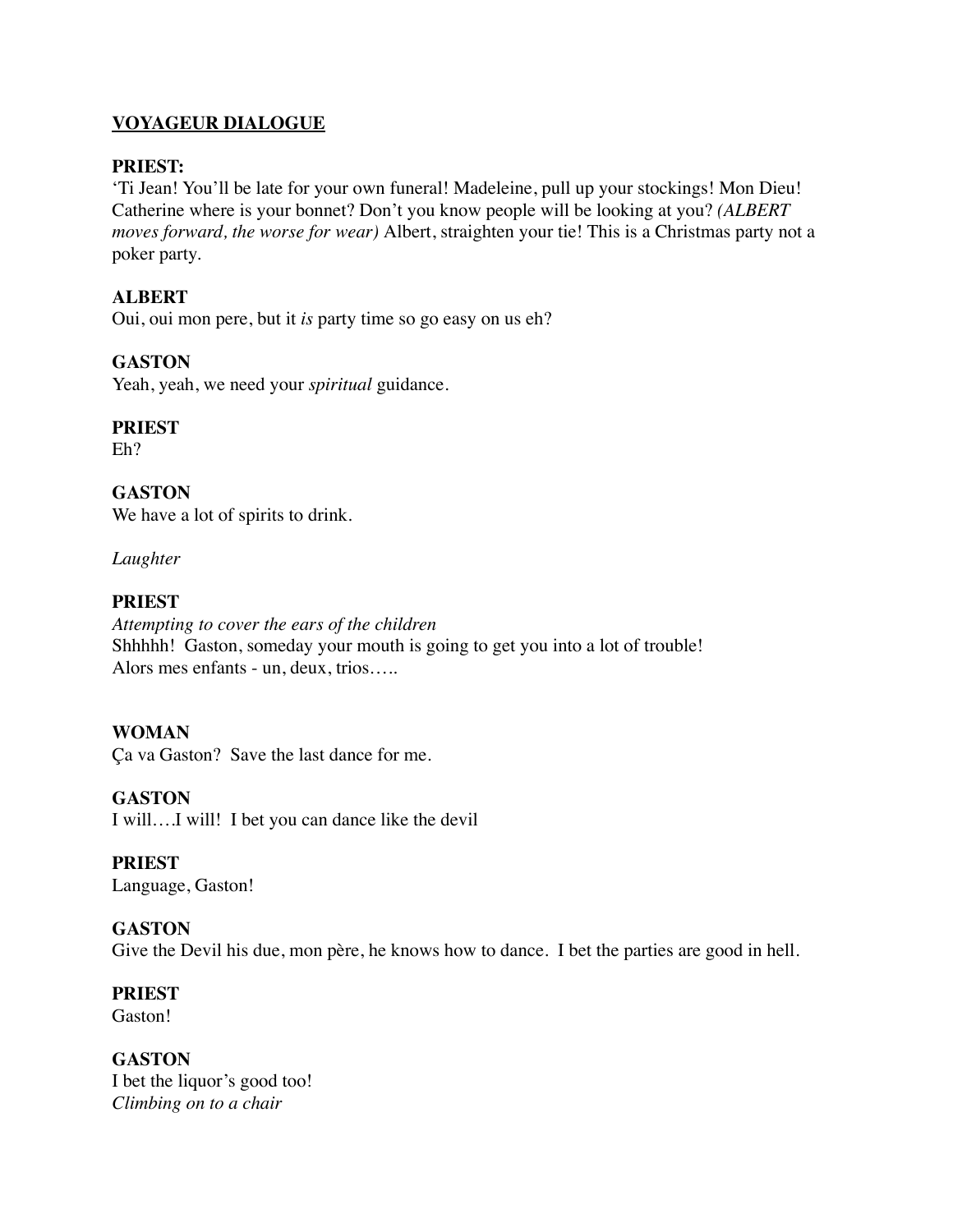I raise my glass to him. *LE DIABLE!*

### **TI JEAN:**

Eh, Albert, you know how much the Company is paying for beaver pelts this year?

# **ALBERT**

For beaver? Same as always…..fifty cents? *(Ti Jean shakes his head)* A dollar? *(another shake)* More?

# **TI JEAN**

Two dollars!

*(other men have heard and come forward)*

#### **PIERRE**

Two dollars? Two dollars for each pelt?

# **GASTON**

Yes, it's true.

# **TI JEAN**

Mon dieu....it is worth pursuing, no?

### **ALBERT**

Mon ami, it is worth pursuing…..YES!

#### **GASTON**

Bien! Tomorrow morning, Andre and I are starting work on the big canoe at Jacques' place. If the beaver are breeding like he says, by next Christmas we'll put new hats on a thousand Englishmen. Who wants to join us and be a *voyageur*?

#### **MEN**

I'll go. / Count me in. / But of course! / etc.

#### **ALBERT**

Another New Year! I thought you said we'd be rich men by now, and back home drinking toasts and dancing. Dancing! The only dancing around here is Ti-Jean trying to keep his feet warm.

#### **GASTON**

Merde!

#### **TI-JEAN**

If we could only be back in Trois Rivières. I can see it now, the food, the drink, the dancing – Isabelle. Marie.